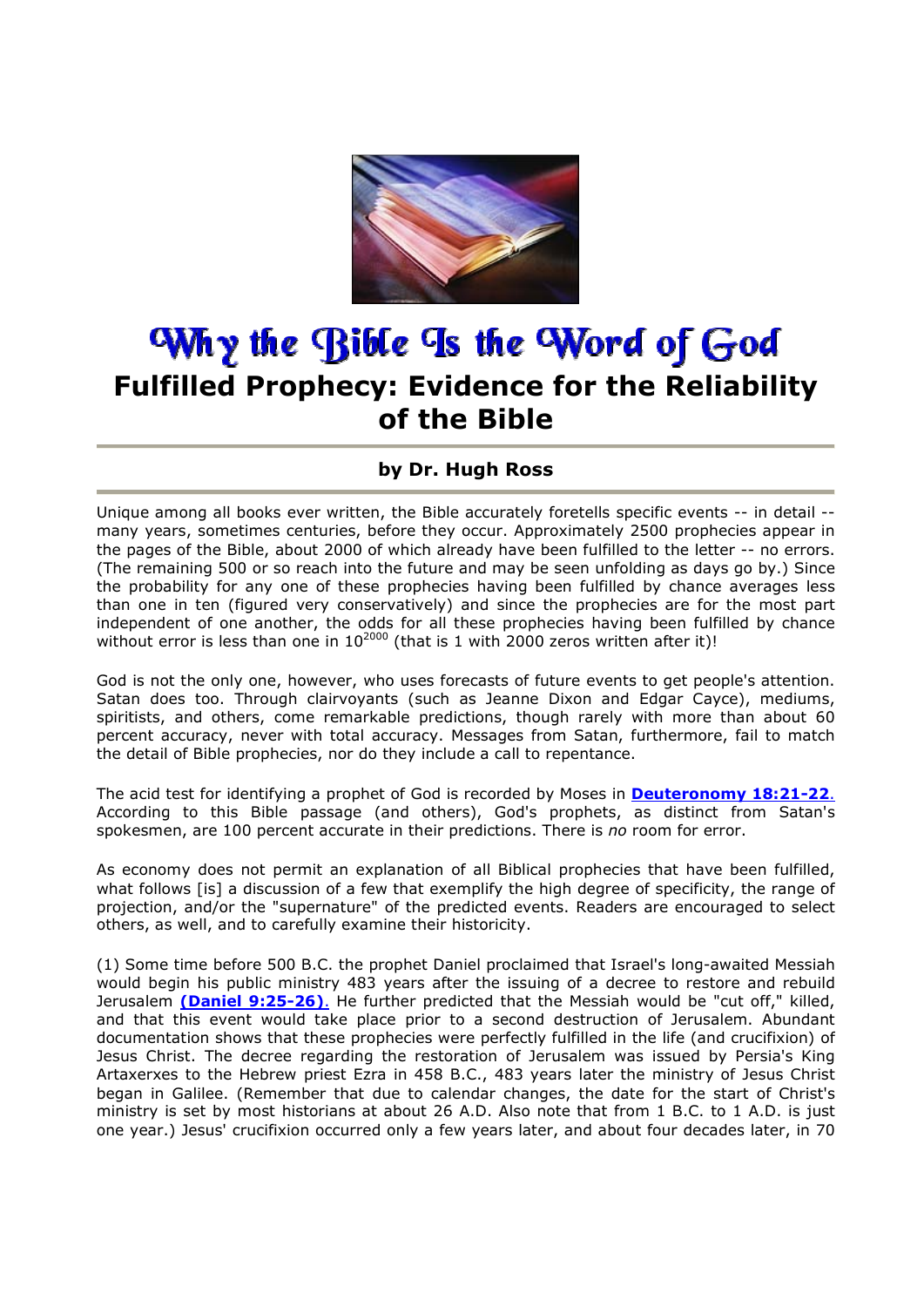A.D. came the destruction of Jerusalem by Titus. (Probability of chance fulfillment = 1 in  $10^5$ .)

\* The estimates of probability included herein come from a group of secular research scientists. As an example of their method of estimation, consider their calculations for this first prophecy cited:

Since the Messiah's ministry could conceivably begin in any one of about 5,000 years, there is, then, one chance in about 5,000 that his ministry could begin in 26 A.D.

Since the Messiah is God in human form, the possibility of his being killed is considerably low, say less than one chance in 10.

Relative to the second destruction of Jerusalem, this execution has roughly an even chance of occurring before or after that event, that is, one chance in 2.

Hence the probability of chance fulfillment for this prophecy is 1 in 5,000  $\times$  10  $\times$  2, which is 1 in 100,000, or 1 in  $10^5$ .

(2) In approximately 700 B.C. the prophet Micah named the tiny village of Bethlehem as the birthplace of Israel's Messiah (Micah 5:2). The fulfillment of this prophecy in the birth of Christ is one of the most widely known and widely celebrated facts in history. (Probability of chance fulfillment =  $1$  in  $10^5$ .)

(3) In the fifth century B.C. a prophet named Zechariah declared that the Messiah would be betrayed for the price of a slave -- thirty pieces of silver, according to Jewish law -- and also that this money would be used to buy a burial ground for Jerusalem's poor foreigners **(Zechariah 11:12-13)**. Bible writers and secular historians both record thirty pieces of silver as the sum paid to Judas Iscariot for betraying Jesus, and they indicate that the money went to purchase a "potter's field," used -- just as predicted -- for the burial of poor aliens **(Matthew 27:3-10).** (Probability of chance fulfillment = 1 in  $10^{11}$ .)

(4) Some 400 years before crucifixion was invented, both Israel's King David and the prophet Zechariah described the Messiah's death in words that perfectly depict that mode of execution. Further, they said that the body would be pierced and that none of the bones would be broken, contrary to customary procedure in cases of crucifixion **(Psalm 22** and **34:20**; **Zechariah 12:10)**. Again, historians and New Testament writers confirm the fulfillment: Jesus of Nazareth died on a Roman cross, and his extraordinarily quick death eliminated the need for the usual breaking of bones. A spear was thrust into his side to verify that he was indeed, dead. (Probability of chance fulfillment = 1 in  $10^{13}$ ).

(5) The prophet Isaiah foretold that a conqueror named Cyrus would destroy seemingly impregnable Babylon and subdue Egypt along with most of the rest of the known world. This same man, said Isaiah, would decide to let the Jewish exiles in his territory go free without any payment of ransom **(Isaiah 44:28**; **45:1**; and **45:13)**. Isaiah made this prophecy 150 years before Cyrus was born, 180 years before Cyrus performed any of these feats (and he did, eventually, perform them all), and 80 years before the Jews were taken into exile. (Probability of chance fulfillment = 1 in  $10^{15}$ .)

(6) Mighty Babylon, 196 miles square, was enclosed not only by a moat, but also by a double wall 330 feet high, each part 90 feet thick. It was said by unanimous popular opinion to be indestructible, yet two Bible prophets declared its doom. These prophets further claimed that the ruins would be avoided by travelers, that the city would never again be inhabited, and that its stones would not even be moved for use as building material **(Isaiah 13:17-22** and **Jeremiah 51:26,43).** The description is, in fact, the well-documented history of the famous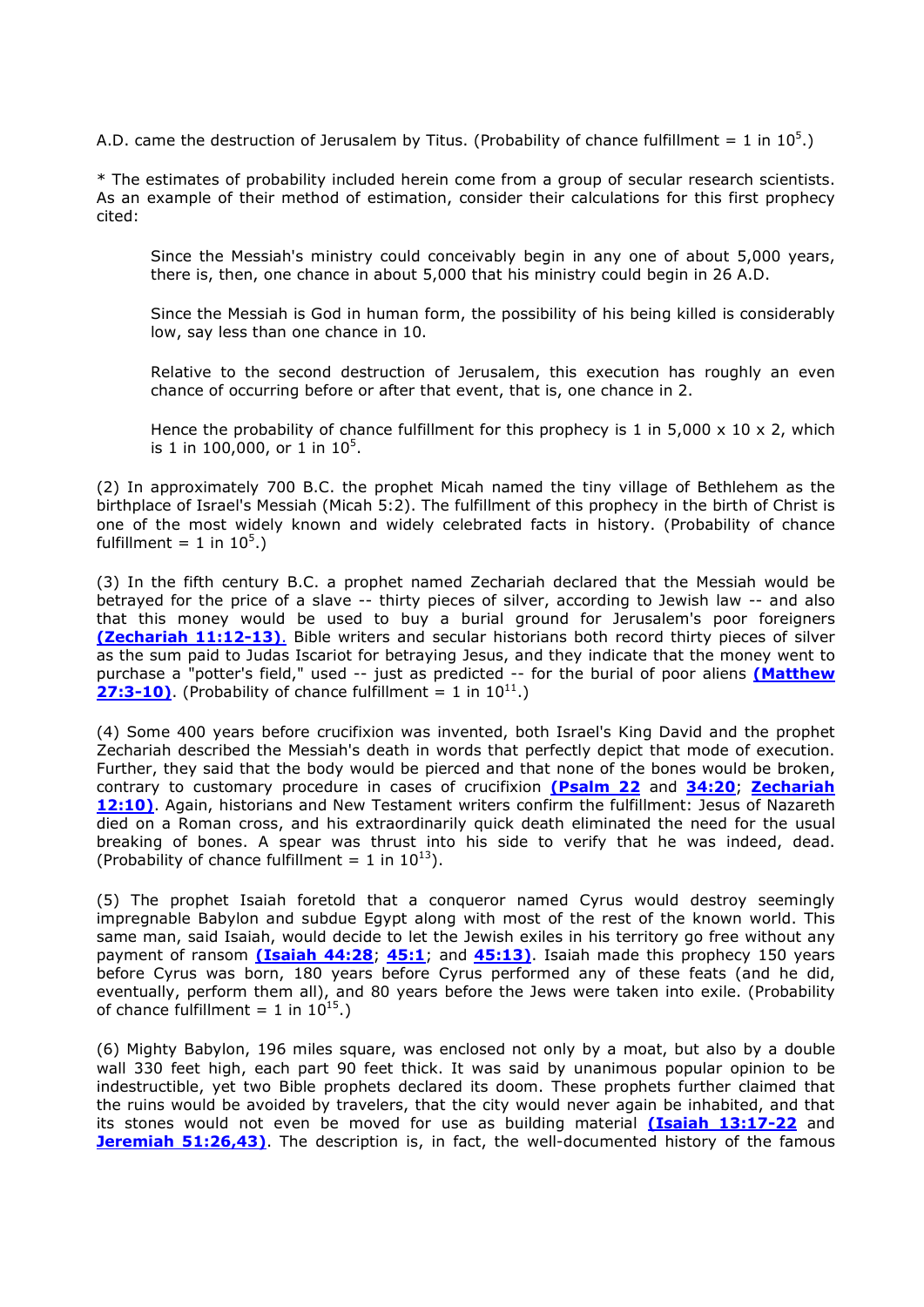citadel. (Probability of chance fulfillment = 1 in  $10^9$ .)

(7) The exact location and construction sequence of Jerusalem's nine suburbs was predicted by Jeremiah about 2,600 years ago. He referred to the time of this building project as "the last days," that is, the time period of Israel's second rebirth as a nation in the land of Palestine **(Jeremiah 31:38-40)**. This rebirth became history in 1948, and the construction of the nine suburbs has gone forward precisely in the locations and in the sequence predicted. (Probability of chance fulfillment = 1 in  $10^{18}$ .)

(8) The prophet Moses foretold (with some additions by Jeremiah and Jesus) that the ancient Jewish nation would be conquered twice and that the people would be carried off as slaves each time, first by the Babylonians (for a period of 70 years), and then by a fourth world kingdom (which we know as Rome). The second conqueror, Moses said, would take the Jews captive in ships, selling them or giving them away as slaves to all parts of the world. Both of these predictions were fulfilled to the letter, the first in 607 B.C. and the second in 70 A.D. God's spokesmen said, further, that the Jews would remain scattered throughout the entire world for many generations, but without becoming assimilated by the peoples or of other nations, and that the Jews would one day return to the land of Palestine to re-establish for a second time their nation **(Deuteronomy 29**; **Isaiah 11:11-13**; **Jeremiah 25:11**; **Hosea 3:4-5** and **Luke 21:23-24)**. This prophetic statement sweeps across 3,500 years of history to its complete fulfillment -- in our lifetime. (Probability of chance fulfillment = 1 in  $10^{20}$ .)

(9) Jeremiah predicted that despite its fertility and despite the accessibility of its water supply, the land of Edom (today a part of Jordan) would become a barren, uninhabited wasteland **(Jeremiah 49:15-20**; **Ezekiel 25:12-14)**. His description accurately tells the history of that  $\frac{1}{2}$  in the set parameter  $\frac{1}{2}$  is the set  $\frac{1}{2}$  in  $10^5$ .

(10) Joshua predicted that Jericho would be rebuilt by one man. He also said that the man's eldest son would die when the reconstruction began and that his youngest son would die when the work reached completion **(Joshua 6:26)**. About five centuries later this prophecy found its fulfillment in the life and family of a man named Hiel **(1 Kings 16:33-34)**. (Probability of chance fulfillment =  $1$  in  $10^7$ .)

(11) The day of Elijah's supernatural departure from Earth was predicted unanimously -- and accurately, according to the eye-witness account -- by a group of fifty prophets **(2 Kings 2:3- 11)**. (Probability of chance fulfillment = 1 in 10.)

(12) Jahaziel prophesied that King Jehoshaphat and a tiny band of men would defeat an enormous, well-equipped, well-trained army without even having to fight. Just as predicted, the King and his troops stood looking on as their foes were supernaturally destroyed to the last man  $(2$  **Chronicles 20**). (Probability of chance fulfillment =  $1$  in  $10^8$ .)

(13) One prophet of God (unnamed, but probably Shemiah) said that a future king of Judah, named Josiah, would take the bones of all the occultic priests (priests of the "high places") of Israel's King Jeroboam and burn them on Jeroboam's altar **(1 Kings 13:2** and **2 Kings 23:15-** 18). This event occurred approximately 300 years after it was foretold. (Probability of chance fulfillment = 1 in  $10^{13}$ .)

Since these thirteen prophecies cover mostly separate and independent events, the probability of chance occurrence for all thirteen is about 1 in  $10^{138}$  (138 equals the sum of all the exponents of 10 in the probability estimates above). For the sake of putting the figure into perspective, this probability can be compared to the statistical chance that the second law of thermodynamics will be reversed in a given situation (for example, that a gasoline engine will refrigerate itself during its combustion cycle or that heat will flow from a cold body to a hot body) -- that chance  $= 1$  in  $10^{80}$ . Stating it simply, based on these thirteen prophecies along, the Bible record may be said